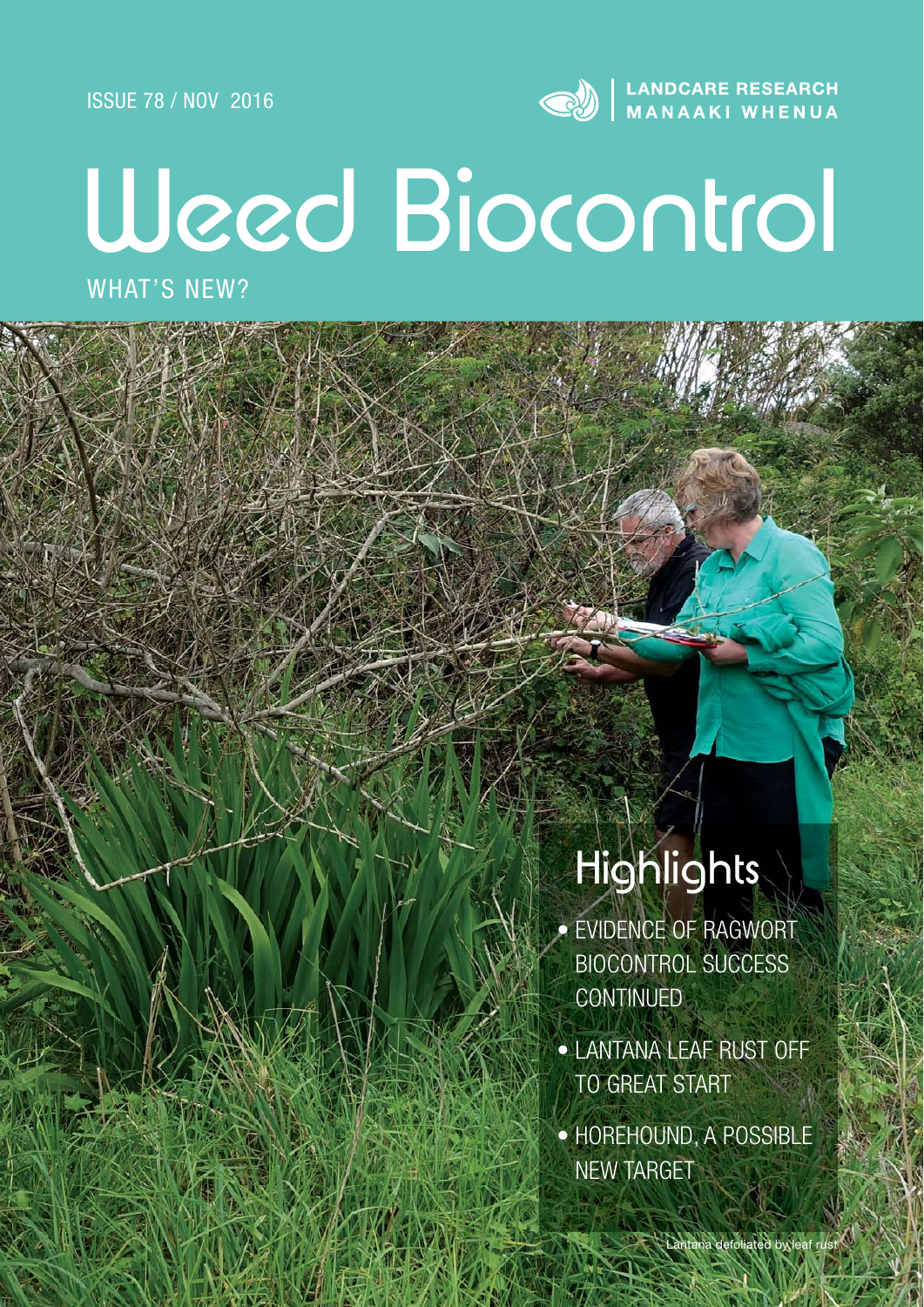#### Contents

| <b>COMPARING RAGWORT THEN</b><br><b>WITH NOW: PART TWO</b> | 2 |
|------------------------------------------------------------|---|
| LANTANA LEAF RUST OFF TO<br><b>GREAT START</b>             | Δ |
| <b>FARMERS SEEK BIOCONTROL</b><br><b>FOR SMELLY WEED</b>   | 5 |
| <b>WHERE DID GIANT BUTTERCUP</b><br><b>COME FROM?</b>      | 6 |
| <b>WELCOME HESTER WILLIAMS</b>                             | 7 |
| <b>SUMMER ACTIVITIES</b>                                   | 8 |

#### Key contacts

EDITOR: Lynley Hayes Any enquiries to Lynley Hayes hayesl@landcareresearch.co.nz

THANKS TO: Leah Kearns LAYOUT: Cissy Pan

CONTRIBUTIONS: Alison Evans



This information may be copied and distributed to others without limitations, provided Landcare rch New Zealand Ltd 2015 and the source iormation is acknowledged. Und ces may a charge be made for the mation without the express permiss<sup></sup> Landcare Research New Zealand Ltd 2014 ISSN 2463-2961 (Print) ISSN 2463-297X (Online)

#### www.landcareresearch.co.nz



# Comparing Ragwort Then with Now: Part Two

In the previous issue we introduced a project where we trialled a new approach that involved revisiting 71 farms on which the ragwort flea beetle (*Longitarsus jacobaeae*) had been released some 20–30 years ago. This project looked at the extent of ragwort (*Jacobaea vulgaris*) on those farms now and also asked questions about land management, including herbicide use. Farmers were also asked what they thought about the impact of the beetles and whether they had done a good job.

"The survey results have provided some incredibly useful data," said Simon Fowler, who did the analysis. "Not surprisingly, given the time elapsed since the early releases, it was unusual for the same landowners and council staff who were involved at release time to be involved in this survey, emphasising the need for good record keeping," Simon said. However, the records on file were sufficient to at least get close to the release points. The data show conclusively that ragwort density has declined enormously following the release of the ragwort flea beetle, particularly in drier regions. Only in very wet regions, such as the west coast of the South Island and Southland, where the beetles struggle, are the densities of ragwort still relatively high.

The survey found that the density of ragwort is lower on farms that have low herbicide use than those with high herbicide use. Sustained low weed density is most likely due to biocontrol. However, the higher incidence of ragwort on the farms with high herbicide use could indicate that herbicide interferes with the effectiveness of biocontrol agents, or that landowners are using more herbicide where they have a bigger problem.

"We found that the use of boom spraying had declined dramatically (from 21 farms down to 5), with much less intensive herbicide use or even manual control such as pulling/grubbing," said Simon. On six of the farms, the farmers thought that control was entirely attributed to stock (sheep) grazing pressure. The data do not support this, with no significant difference between initial mean number of ragwort plants per hectare in sheep, beef or dairy farms. If sheep were contributing to suppression of ragwort on heavily infested farms, sheep farms would be expected to have lower levels of ragwort compared to beef or dairy farms when the flea beetle was released. "We have been particularly encouraged by the 16 farms where ragwort control is no longer needed," said Simon. The most obvious explanation is that biocontrol by the ragwort flea beetle has virtually eliminated ragwort from these farms.

Spot herbicide treatments (spray or granules) and carpet rolling are the best weed control treatments to use in conjunction with the ragwort flea beetle as these generally leave smaller plants for the beetle while preventing ragwort from flowering. Only boom spraying is likely to be wholly incompatible with biocontrol, as no food resources are left intact," explained Simon. "Since the beetles were released there have been major reductions in the use of indiscriminate boom spraying against ragwort," said Simon. "Instead there were increases in spot spraying/prilling, pulling/grubbing or the use of stock (sheep or goats), all of which are much more compatible with biocontrol," Simon added.

Despite the ragwort flea beetle, the results from the survey suggested that ragwort control costs were still high on a few of the farms (up to NZ\$20,000/year). "Only one farm provided ragwort control costs before and after biocontrol: but on this farm control costs reduced from NZ\$4000/year pre-biocontrol, to NZ\$100/year post-biocontrol (a reduction of 98%)," said Simon. A majority of farms in the Auckland/Northland region and the drier eastern regions of the North Island reported spending very little on ragwort control. But some of the southerly and westerly regions are still spending a reasonable amount on control, reflecting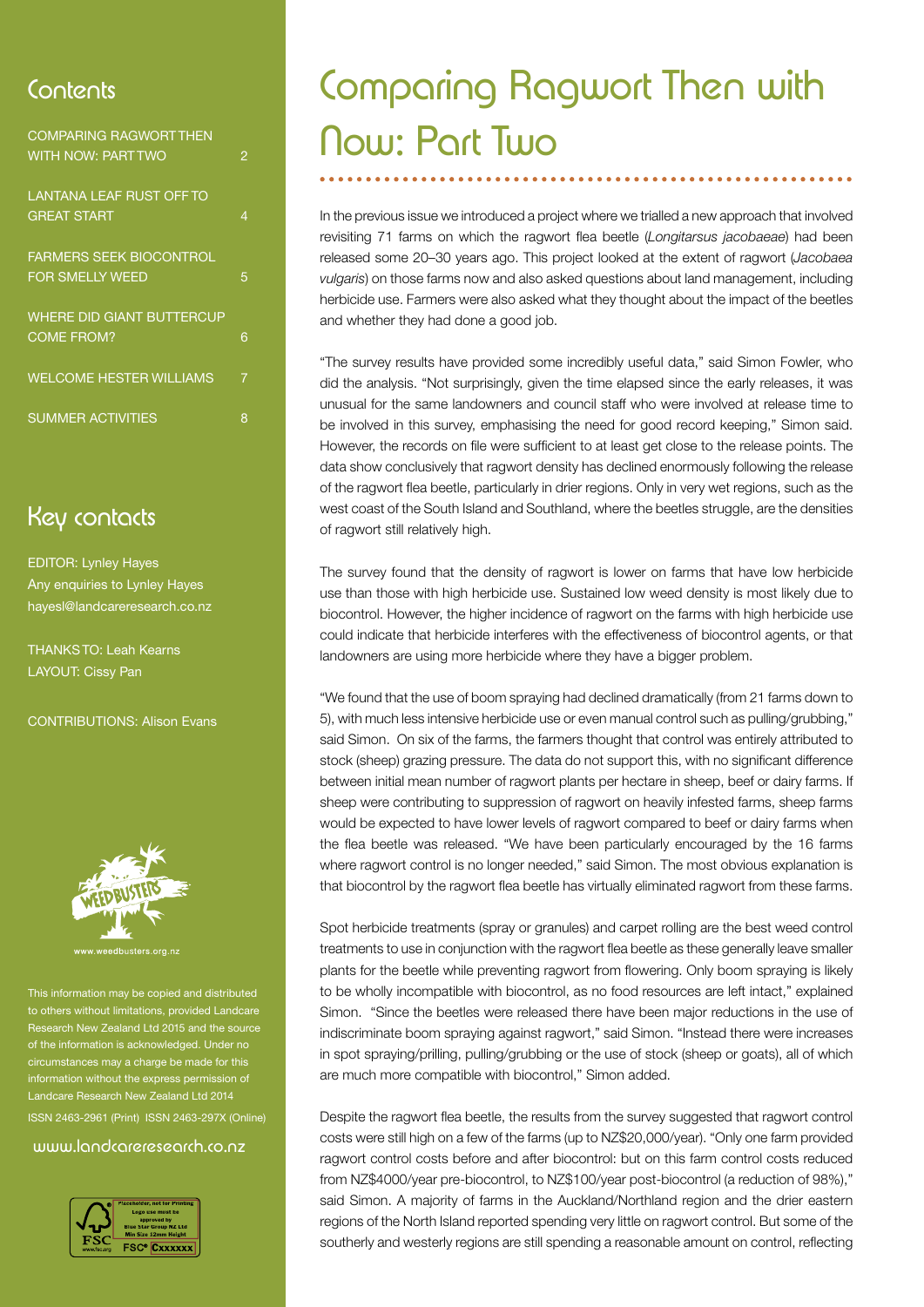the reduced effectiveness of the ragwort flea beetle in cooler and/or wetter areas.

A recent economic analysis found that the savings in ragwort control on dairy farms in New Zealand as a direct result of the flea beetle were predicted to be \$44 million for 2015 alone. A net present value analysis of the annual benefits and costs from 1926 onwards gave a benefit-cost ratio of 14:1, i.e. every dollar invested in ragwort biocontrol New Zealand has gained \$14 in reduced ragwort control costs. This figure does not include benefits to other farming types or even all benefits to dairy (e.g. reduction in cattle deaths, increased pasture production). This study found that the best results were achieved on beef and sheep farms, which suggests that the \$44 million dollar figure and the NPV are extremely conservative measures of the value of ragwort biocontrol to New Zealand.

Respondents were also asked to sum up what they thought of the biocontrol programme for ragwort in just three words (see table). There were some interesting responses! Of the 52 farmers that responded, 25 were very positive about biocontrol, with 19 intermediate/uncertain views, leaving only 8 of the farmers that either thought biocontrol was useless or were unaware of biocontrol. "What I found interesting was that all eight farmers who were unaware of biocontrol or considered it useless, actually had excellent reductions in ragwort density on their farms," exclaimed Simon. Two farmers attributed the excellent ragwort control to sheep alone, even though sheep were clearly not controlling ragwort before the release of the ragwort flea beetle. "However, we do acknowledge that sheep are likely to complement the action of the flea beetle," Simon commented. Five farmers appeared convinced that their ragwort suppression

was solely a result of repeated herbicide use. This highlights the importance of communicating which land management practices are complementary to biocontrol.

To conclude, we understand that monitoring weed biocontrol outcomes can be expensive and this presents a conundrum for funders, who need to weigh up spending funding on follow-up assessment against targeting new weed species. The survey has shown that it is possible to design a cost-effective monitoring system in which stakeholders help to collect the data. It also enabled comparisons to be made between weed abundance at the time of release and now. This yielded important information such as the level of weed density with existing management practices, current control measures used for ragwort, presence/ absence of all the ragwort biocontrol agents and land manager views on biocontrol. It also provided an opportunity to reconnect with the land managers and continue dialogue about weed biocontrol, including the most complementary land practices for biocontrol agents. In 20 years' time few will remember the problem that ragwort once posed and how a small gold beetle changed farming for many in New Zealand. Nevertheless this study completes a compelling story about a big success that happened here, and the benefits that biocontrol can provide to communities.

*This project was funded and data for it was collected by the National Biocontrol Collective. A huge thanks to everyone who contributed to this survey!*

CONTACT: Simon Fowler

fowlers@landcareresearch.co.nz

| Anti-biocontrol or<br>unaware | in ragwort   | % reduction Intermediate or unsure      | % reduction<br>in ragwort | Pro-biocontrol                           | % reduction<br>in ragwort |
|-------------------------------|--------------|-----------------------------------------|---------------------------|------------------------------------------|---------------------------|
| Not very effective            | $-100.00\%$  | Ragwort is disappearing over time.      | $-98.33\%$                | Fantastic, cheap, timesaving!            | $-99.99\%$                |
| Load of bollocks              | $-100.00\%$  | It is a tool                            | $-99.98%$                 | Success, biocontrol worthy.              | $-100.00\%$               |
| Not very good                 | $-99.91%$    | Tool, not be all and end all            | $-99.96\%$                | It worked well                           | $-100.00\%$               |
| It didn't work                | $-100.00\%$  | Give it time                            | $-100.00\%$               | Seems very effective                     | $-100.00\%$               |
| Ok if needed                  | $-100.00\%$  | Ok only                                 | 52.50%*                   | Working well, terrific                   | $-100.00\%$               |
| Made no difference            | $-99.95%$    | Certainly a help                        | $-100.00\%$               | Simple long-term solution                | $-100.00\%$               |
| Got a bit worse               | $-91.66%$    | Unsure yet                              | $-100.00\%$ *             | Seemed to work                           | $-100.00\%$               |
| Didn't know about it.         | $-91.66\%$ * | Worth a try                             | $-99.93\%$                | Great                                    | $-99.33\%$                |
|                               |              | Certainly a help                        | $-100.00\%$               | Job well Done!                           | $-100.00\%$               |
|                               |              | Reasonable with sheep                   | $-99.17%$                 | It does work                             | $-99.97%$                 |
|                               |              | Need more info                          | $-99.84%$                 | It's been marvellous                     | $-99.99\%$                |
|                               |              | Is coming back (ragwort flea beetle)    | $-20.00\%$                | It is worth it                           | $-100.00\%$               |
|                               |              | Very slow                               | $-99.98%$                 | Seemed to control ragwort                | $-100.00\%$               |
|                               |              | Good idea                               | $-99.99\%$                | Very good                                | $-93.47%$                 |
|                               |              | Good, interested in it                  | $-100.00\%$               | Very good manager                        | $-100.00\%$               |
|                               |              | Support natural control                 | $-94.50%$                 | Highly efficient - absolutely fantastic. | $-100.00\%$               |
|                               |              | Farmer: Does a good job. Wife: Does not | $-99.97%$                 | Simple consistent reliable               | $-49.83%$                 |
|                               |              | Compatible, effective with chemicals    | $-98.90\%$                | The cat's whiskers                       | $-100.00\%$               |
|                               |              | Ideal if worked.                        | $-43.75\%$ *              | Excellent                                | $-100.00\%$               |
|                               |              |                                         |                           | Environmentally brilliant                | $-99.09%$                 |
|                               |              |                                         |                           | Must have worked                         | $-100.00\%$               |
|                               |              |                                         |                           | Easy Simple Effective                    | $-91.66%$                 |
|                               |              |                                         |                           | Greatly assists control                  | $-99.96%$                 |
|                               |              |                                         |                           | Much prefer b/c than chemicals           | $-99.33\%$                |
|                               |              |                                         |                           | Effective Environment friendly           | $-100.00\%$               |

Farmer comments on ragwort biocontrol compared with percentage reductions in ragwort on their properties. \*Sites still boom sprayed when revisited.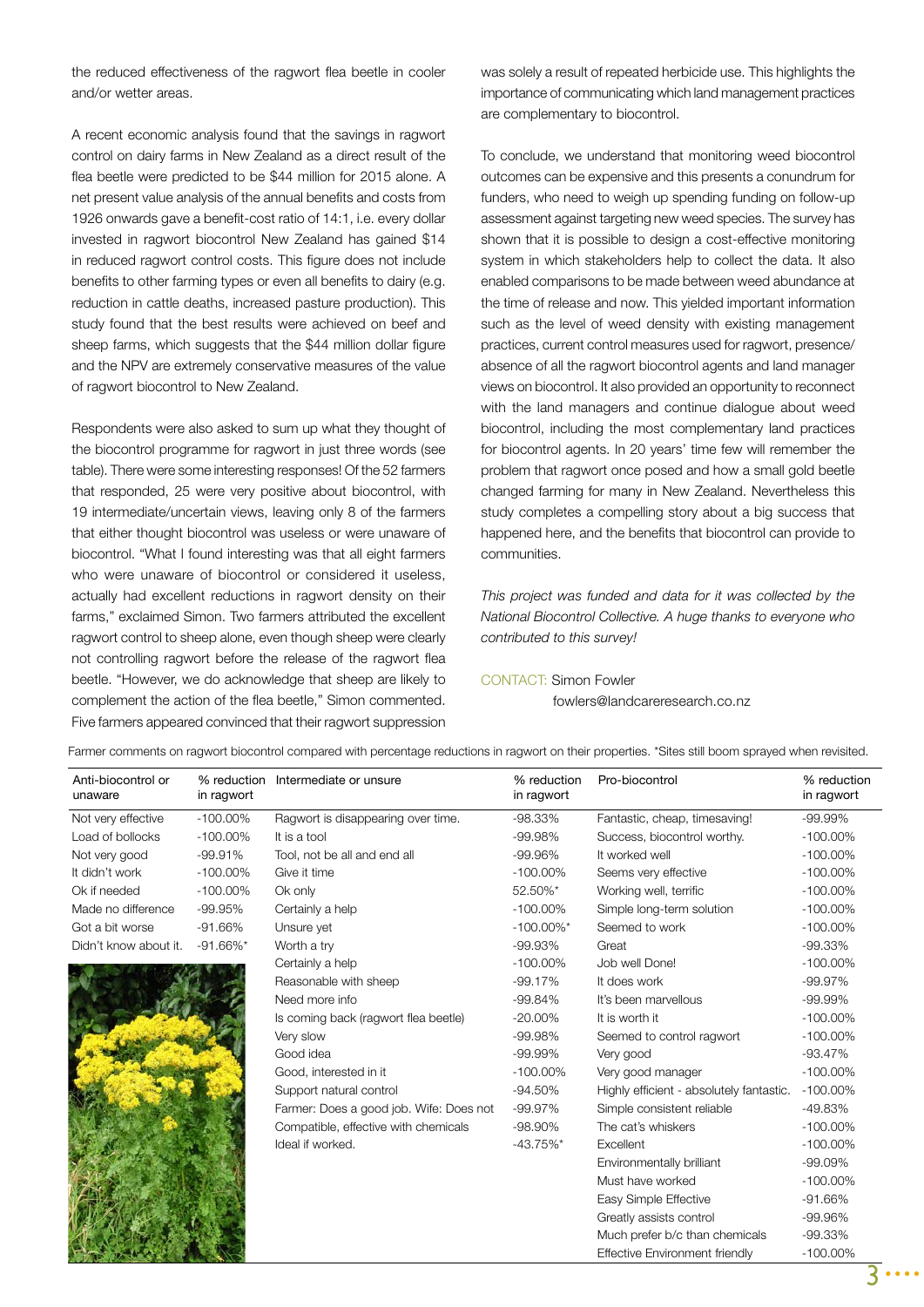Although lantana (*Lantana camara*) has a reputation for being one of the world's 10 worst weeds, in New Zealand it is mostly only problematic in Northland, with much of the country fortunately being too cold for it to thrive. However, given lantana's potential, especially since our climate is warming, biological control has been attempted here as a 'pre-emptive strike' rather than the more usual tactic of 'last resort'. The early signs are that this strategy is likely to be highly successful.

After receiving advice from Michael Day (Biosecurity Queensland), who has worked extensively on lantana biocontrol in Australia, that none of the insect agents were likely to thrive in New Zealand conditions, we focused instead on two rusts from South America. The lantana leaf rust (*Prospodium tuberculatum*) causes leaf-death and defoliation and the lantana blister rust (*Puccinia lantanae*) causes dead patches on stems, leaf stalks and leaves, and sometimes systemic infection leading to stem dieback. With the assistance of Michael's team in Australia, and Carol Ellison, Sarah Thomas and colleagues at CABI in the UK, we were able to determine that New Zealand lantana is susceptible to both pathogens and that no other significant damage to beneficial plants was likely to occur. With Northland Regional Council as applicant, a successful case was then made to the Environmental Protection Authority in 2012 to release both rusts. The leaf rust is well established in Australia but the blister rust had never been used as a biocontrol agent anywhere before.

The rusts were imported once our new plant pathogen containment facility was up and running in Auckland in 2013. After some initial teething problems successful transfers of both species onto potted plants were achieved. This allowed mass-



Jenny Dymock with a defoliated plant at Whangaroa Harbour. Inset: infected leaf.

rearing to get underway and field releases in Northland and the Bay of Plenty regions to begin in autumn 2015. Both rusts require warmth and moisture for infection, so spring and autumn are the best times for releases. The climatic requirements of the two rusts differ slightly. The lantana leaf rust is subtropical whereas the lantana blister rust is tropical. The expectation, therefore, was that the lantana leaf rust would likely be active across a wider area in New Zealand, including the more southern parts of lantana's range, while the lantana blister rust might be limited to the warmer and wetter areas of the Far North.

An unusual cold snap in winter 2015 caused frost damage to some lantana in Northland and concern about what that might mean for the recently released rusts. However, in August 2016 Jenny Dymock (who helps the Northland Regional Council with biocontrol activities) reported seeing lantana that "was not looking quite right". So a group of Landcare Research staff checked out these sites with her in September. There was much excitement when it quickly became obvious that some lantana plants had been heavily defoliated at the Whangaroa and Cable Bay sites, with tell-tale signs of the leaf rust present on remaining leaves. "We did not expect to see this much damage so soon," said Lynley Hayes. "We were amazed at how easily infected leaves would drop at the slightest touch." Pathologists Chantal Probst and Mahajabeen Padamsee subsequently examined collected samples and confirmed that the leaf rust was the culprit. Since then Jenny has found similar damage and evidence of leaf rust establishment at Kohukohu in north Hokianga.

The blister rust had also been released at Cable Bay and Kohukohu but there are no signs yet that it has established. "The blister rust is a little more difficult to work with. Unlike the leaf rust, which can be applied to the leaves as spores mixed with talcum powder, whole plants infected with blister rust need to be placed in the field and survive long enough for disease transmission to occur," explained Lynley. The two rusts have never been found co-occurring naturally although they happily do on plants in the lab so it is presumed this will be possible in New Zealand.

We will now be watching with interest the impact the leaf rust has on lantana plants over time, and how quickly it spreads, while keeping a hopeful eye out for the appearance of the blister rust.

*This project was funded by the National Biocontrol Collective with additional funding provided by Northland Regional Council, Auckland Council, Bay of Plenty Regional Council, and Greater Wellington Regional Council.*

CONTACT: Chantal Probst probstc@landcareresearch.co.nz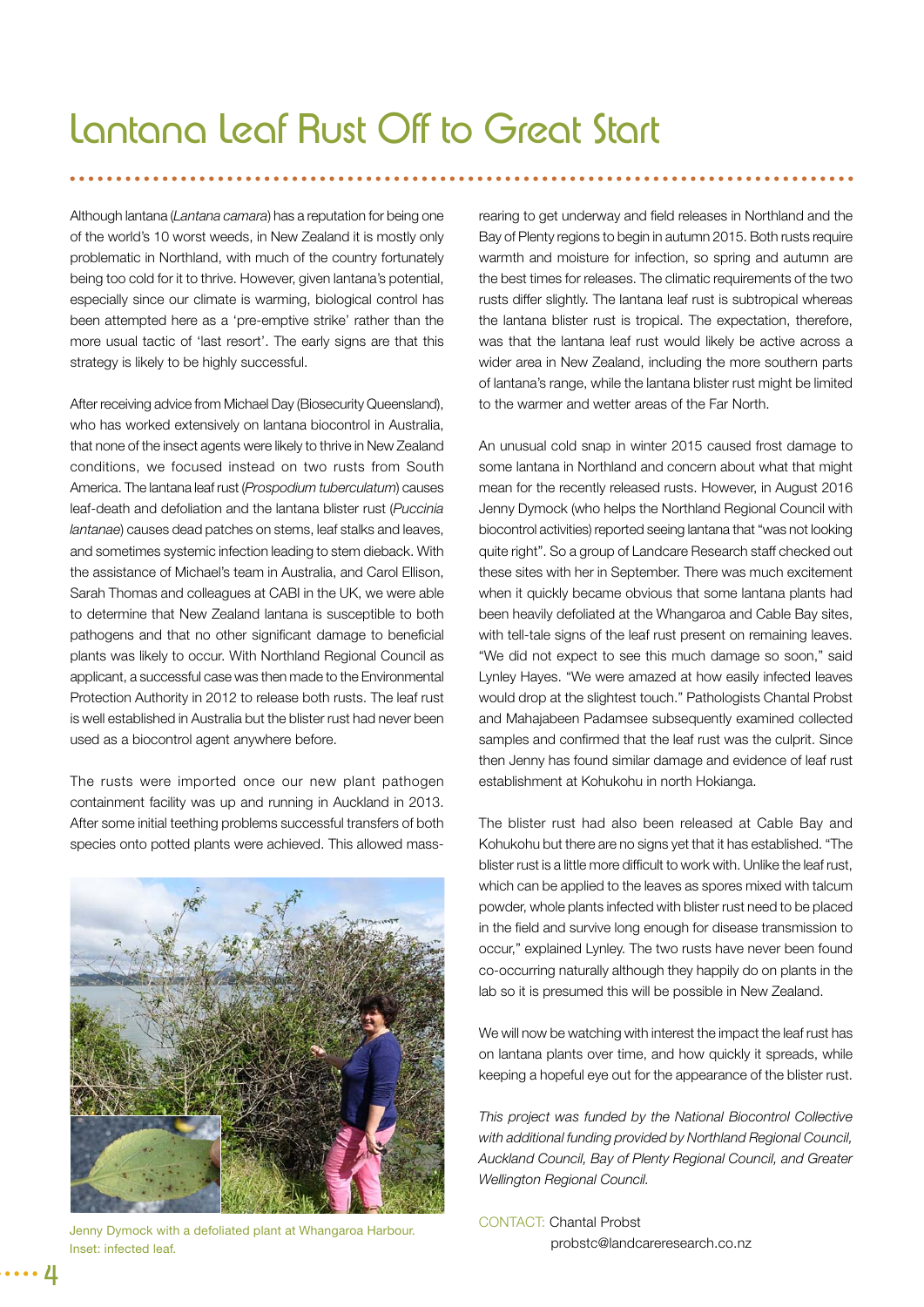### Farmers Seek Biocontrol for Smelly Weed

Recently Ronny Groenteman was contacted by a high country merino farmer, Gavin Loxton, asking about the possibility of biocontrol for horehound (*Marrubium vulgare*), a putrid-smelling weed that reduces lucerne yields and wool quality. Although there are no biocontrol agents available for this weed in New Zealand there are some available just across the ditch. Biocontrol for horehound in Australia was developed during the 1990s and two moths were released: a plume moth (*Wheeleria spilodactylus*) that attacks the above ground vegetation, and a clearwing moth (*Chamaesphecia mysiniformis*) that attacks the roots. The moths provide excellent control of horehound in Australia in many situations. Other potentially good agents that could also be considered were identified, but not released.

Horehound is a perennial shrub resembling mint, native to temperate Eurasia, Europe, the Middle East and the Mediterranean region, including North Africa. As well as Australia and New Zealand, horehound has become a weed in southern USA and South America. Recorded as naturalised here in 1867 horehound was first classified as a weed in 1902. It is frost resistant and drought tolerant but also occurs in higher rainfall areas. Horehound occurs in eastern parts of New Zealand from Northland to Southland, particularly in Canterbury and Otago.

Horehound has become an increasing problem on dryland farms across the country over recent years and is now recognised as one of the worst weeds in lucerne crops. Chemical control of horehound is problematic in lucerne stands for a number of reasons. The waxy coating on the leaves provides horehound with some protection against herbicides. The most cost-effective chemical, Metsulfuron, has a long residual period and farmers must wait for 2–3 years before sowing any legumes in sprayed areas. During this time horehound can regrow from its longlived seedbank. Also, young lucerne stands cannot tolerate Metsulfuron in their first 3-4 years and, to make matters worse,



Horehound in 4 year old pasture in Central Otago.

horehound is possibly beginning to develop resistance to this spray. Horehound also degrades pasture as it is unpalatable to livestock and its prickly burrs reduce the value of wool.

Gavin Loxton has first-hand experience battling the weed on his 8000 hectare property, Sawdon Station, near Lake Tekapo. Herbicides were just not working, Gavin said. They damaged clover, lucerne, and the soil. "They leave residual chemicals that stunt the lucerne and significantly reduce yields  $-$  as much as 30 per cent. If it happens to coincide with a dry year, you can also lose a lot of lucerne plants. They're not actually solving the problem. You're simply left with unproductive land." Herbicides were also difficult and costly to apply in high terrain, Gavin said.

After talking to Ronny, Gavin formed the Horehound Biocontrol Group, which hopes to be able to release the two moths in New Zealand. Some host-testing may be required but, given the amount of work already done by Australia, this should be a relatively straightforward project. Soon after its formation the Horehound Biocontrol Group conducted a survey, in conjunction with Landcare Research, to get a better idea of the scale of the problem to ensure that biocontrol would be justified. Farmers were questioned about the size of the horehound infestation on their property, control measures they're using and the effect it's having on their lucerne crops. In a short time more than 60 responses were received. Many noted that horehound cover doubles every 2–3 years if left unattended. Others noted that horehound is now invading areas where it has not been seen before. The data suggest that the impact of horehound on lucerne crops alone costs around \$29m to \$39m per year.

"The survey made me realise that horehound is a much bigger problem than I envisaged," said Gavin. "Farmers were disillusioned about finding a viable management option, and weren't talking about horehound. The possibility of biocontrol brought back some hope." An application for funding to develop biocontrol has now been submitted to the Ministry for Primary Industries Sustainable Farming Fund with strong financial support/commitment from affected farmers. "While horehound is still a relatively small problem in New Zealand, it would totally make sense to nip in the bud now," concluded Ronny.

*If you have a problem with horehound or are interested in supporting the Horehound Biocontrol Group please contact with Ronny or Gavin.*

CONTACT: Ronny Groenteman

 groentemanr@landcareresearch.co.nz Gavin Loxton sawdon@lupins.nz

*Simon Paterson*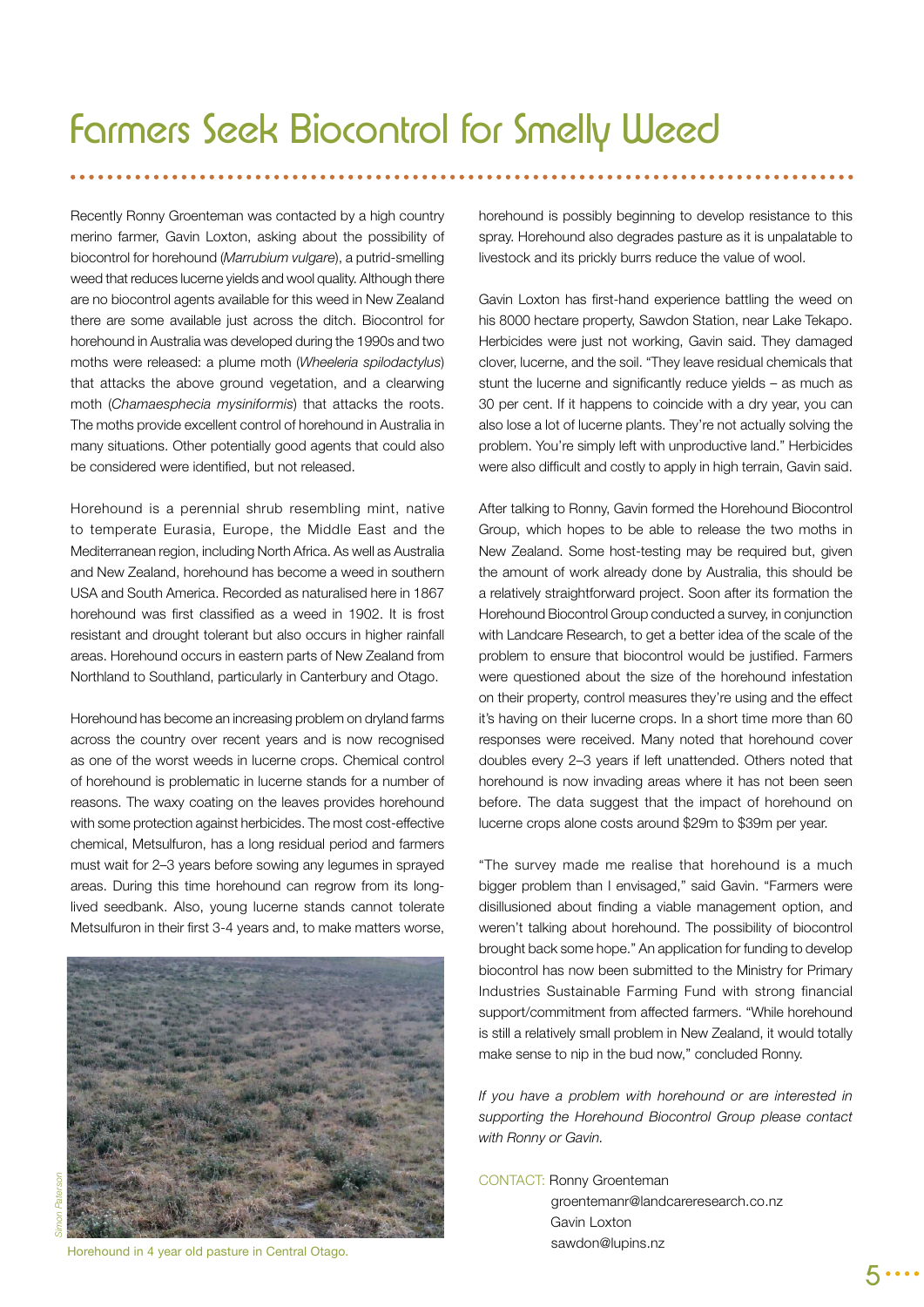Finding the exact area of origin for some of our weeds is important detective work because it enables us to pinpoint where to seek biocontrol agents that are most closely linked to the plant and therefore more likely to establish and be effective. When it comes to giant buttercup (*Ranunculus acris*), a weed that dominates many dairy pastures in high rainfall areas of New Zealand, we found that it was not a simple task to pinpoint its origin. The *R. acris* complex is a group of closely related plants that extend across European countries as far east as Asia and Japan. The plant has also naturalised in a number of other countries including Canada, South Africa and USA. Although giant buttercup was introduced into New Zealand around the time of early European settlement, it was not known for sure where 'our' plants originated from.

As it turns out, recent studies have found that the plant is quite variable in its form and genetic structure, making it challenging to work on. Understanding genetic relationships between populations of plants would usually involve sequencing the nuclear genome (DNA within the cell nuclei) but because of the presence of multiple sets of chromosomes (polyploidy) in this plant, that method is not an option. Instead, examining the variation within the *R. acris* complex has involved extracting the genetic information contained within chloroplasts, the part of the cell responsible for photosynthesis amongst other functions.

Initial investigations led by molecular biologist Gary Houliston found that giant buttercup chloroplasts have remarkably diverse genetic information, which is inherited from parent chloroplast material. Gary refers to the variability within this independent genetic information as chloroplast haplotype diversity. "Typically chloroplast haplotypes do not vary much within plant species or even the same genera so it was quite unusual to find such a high diversity in the chloroplasts of giant buttercup growing at one site here in New Zealand," said Gary. "This points towards multiple



introductions of giant buttercup into New Zealand," he explained.

Gary's more recent research compares chloroplast diversity in the New Zealand populations of *R. acris* to the chloroplast diversity in the plant's native range, including areas that he suspected were the likely source of the New Zealand plants. In total, Gary looked at 57 samples sourced from around the world. Much to his surprise, Gary found that the samples sourced from other countries had equally high chloroplast diversity. "We would expect that over time, the diversity in the genetic material would diminish through drift – a process where variation is lost over time. This is often the case for invasive species that are doing well in a new environment, especially if they underwent a bottleneck on arrival," explained Gary. "Giant buttercup established in New Zealand close to 150 years ago and to find such a high degree of variation is therefore quite surprising," said Gary.

Samples from Central Europe proved to be a good match to most of those found in New Zealand, but Gary has also found common haplotypes between the Canadian samples and those from New Zealand. "It is highly likely that most of the introduced *R. acris* in New Zealand has come from the United Kingdom, but that there have been multiple introductions," said Gary. However, he is still puzzling over why the high haplotype diversity in both Europe and New Zealand has been maintained over time, and it could be a while before we get to the bottom of this.

Given the extensive problem that this weed causes in dairy pastures, and its evolved resistance to phenoxy and possibly other classes of herbicide, a number of alternative control methods are being sought. Massey University and AgResearch have been working on methods for dairy farms, where the plants are avoided by cattle due to their bitter taste. A mycoherbicide based on the fungus *Sclerotinia sclerotiorum* has been developed but commercialisation of this product is awaiting development of a cost-effective formulation. One of the most promising options is pre-graze mowing. Although biocontrol is not out of the question, this is likely to be a difficult and costly option. "The large number of native *Ranunculus* here means we need to be very cautious when selecting potential agents," said Simon Fowler. "Plus all the potential agents look likely to be difficult to work with." At present it seems that giant buttercup is not widespread enough to warrant the cost of developing a full biocontrol programme.

*This project was funded by AgResearch's Undermining Weeds programme.*

CONTACT: Gary Houliston

 houlistong@landcareresearch.co.nz Graeme Bourdot graeme.bourdot@agresearch.co.nz

Giant buttercup taking over valuable pasture .

6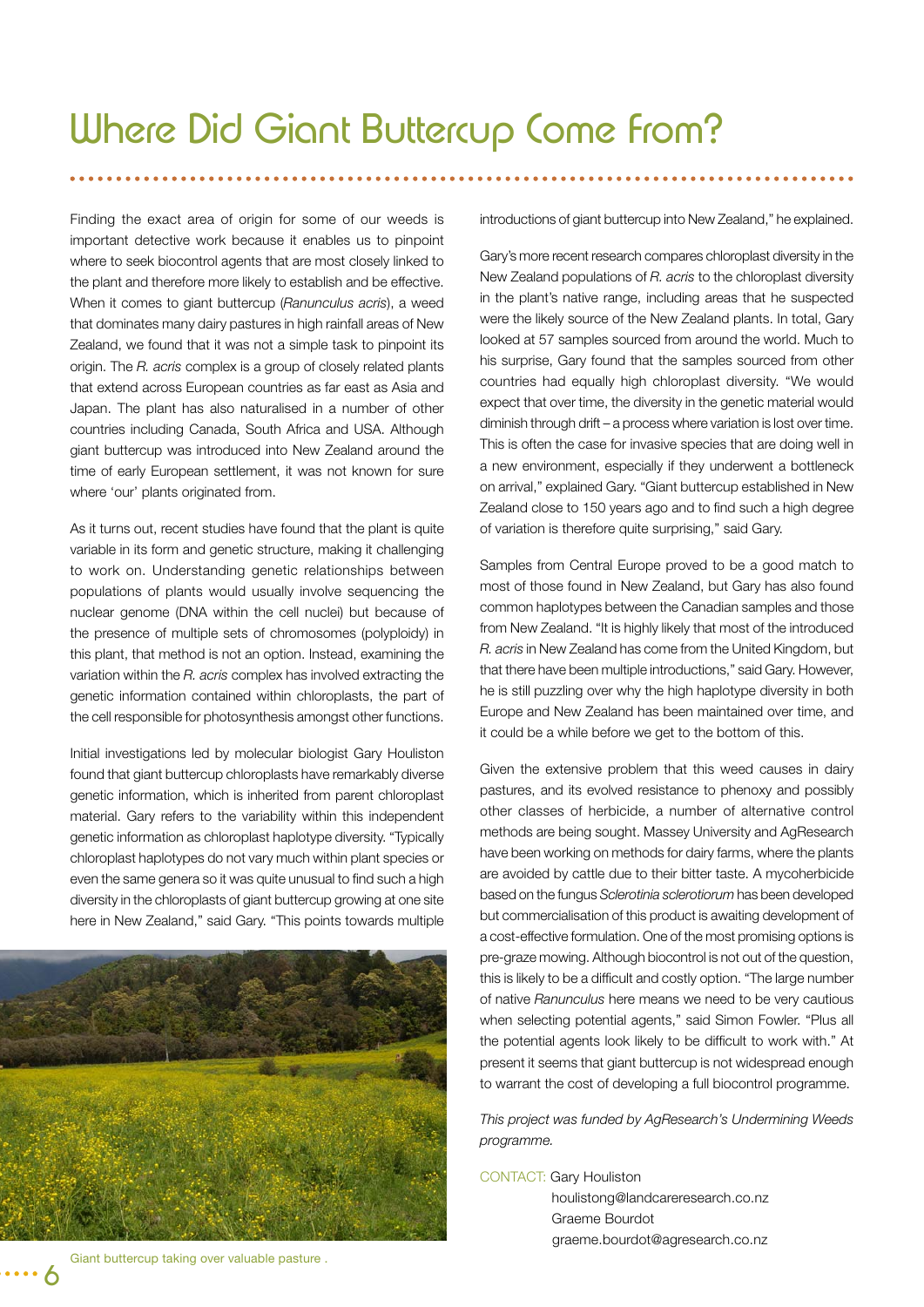### Welcome Hester Williams

We are very pleased to introduce a new PhD student, Hester Williams, who is based at Landcare Research in Lincoln. In 2007, South African-born Hester and her husband moved to Canada, but are now pleased to have settled in Christchurch where they have close relatives. Hester has been awarded a scholarship through Auckland University and the Ministry of Primary Industries to develop strategies to eradicate invasive insect species at the early stage of invasion.

The idea behind her research is that biocontrol agents released in New Zealand can act as a proxy for invasive insects. "Sometimes insects arrive in New Zealand unintentionally but the factors that govern whether they establish and how quickly they spread have rarely been studied under field conditions," said Hester. "Basically I will be looking at why small populations of certain species do not establish. Apart from environmental factors, there may be other intrinsic factors that affect population growth or make it difficult for small populations to survive (Allee effects), such as genetic diversity, that can affect establishment in a new country," explained Hester.

The early stages of establishment are critical but more often than not we don't get a chance to study newly established insect pests because they go undetected until they are widespread. By this time, eradication can be very difficult. Some of the factors affecting the establishment of newly arrived insects include the presence of predators and competitors, environmental conditions, host-plant quality, and the age structure and genetic diversity of the founder population.

"By using a range of field experiments I hope to show which factors and conditions are the most likely to result in establishment of founder populations," said Hester. "Ironically, once the populations have established, I will be looking at methods to eradicate them using techniques that will lower the population level to a critical level (below the Allee threshold where the population will go extinct). This can be done, for example, by removing a proportion of the host plant, altering the host plant distribution to create a fragmented resource or by manipulating predation rates," Hester said.

Although the finer details of Hester's studies are still to be decided, it is likely she will use biocontrol of tradescantia (*Tradescantia fluminensis*) as a model system and look at the key factors that affect establishment and extinction of small founder populations of the beetles that have recently been introduced as biocontrol agents to manage this plant. "One of the things that makes tradescantia a good host plant to work with is that the agents are not yet widespread – so it is still possible to find areas that are not under attack to conduct experiments," Hester added.



Hester Williams

In addition to these experimental approaches, Hester will also undertake a detailed quantitative review, using data mining, of the successful and failed releases of biological control agents, to identify the key factors that could be used to predict successful and unsuccessful 'invasions' and cases where temporary establishment occurred but agents subsequently went extinct. Hester is not new to the field of biological control and spent the early part of her career working as a biocontrol researcher at the Plant Protection Research Institute of the Agricultural Research Council in Pretoria, South Africa. Much of her work focused on the biocontrol of lantana *(Lantana camara)* and cat's claw creeper *(Macfadyena unguis-cati),* an invasive climber from South America. Both of these plants are in New Zealand as well, and while lantana is already the focus of biocontrol in New Zealand, cat's claw creeper is classified as an unwanted organism and is expected to become a more widespread problem in New Zealand in future. She might well come across these old enemies at some stage in New Zealand. "At the start of my career, I couldn't decide whether I preferred working with plants or animals but as it turned out I got to work on both!" said Hester jokingly. "But what I enjoy most is the combination of field and lab work," she added.

*Hester's PhD project is part of the new 'Urban Eradication' programme funded by the Ministry of Business, Innovation and Employment (MBIE) programme. Hester is being supervised by Darren Ward and Mandy Barron (Landcare Research) and Ecki Brockerhoff (Scion).* 

#### CONTACT: Hester Williams

williamsh@landcareresearch.co.nz